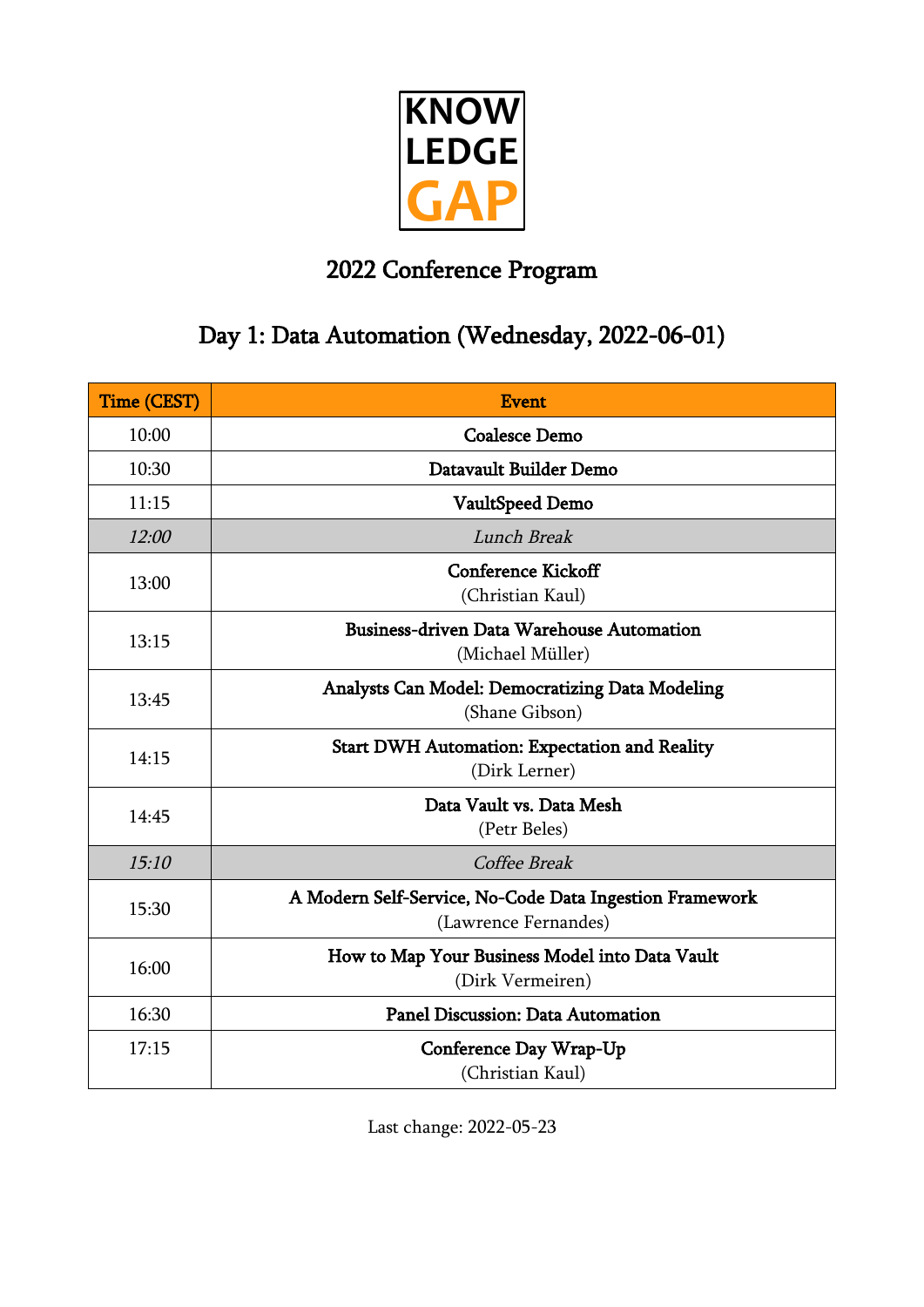

### 2022 Conference Program

### Day 2: Structure and Reality (Thursday, 2022-06-02)

| <b>Time (CEST)</b> | Event                                                                                        |
|--------------------|----------------------------------------------------------------------------------------------|
| 11:00              | How to Transform a Business Model into the Perfect Star Schema<br>(Juha Korpela)             |
| 12:00              | Lunch Break                                                                                  |
| 13:00              | <b>Conference Day Kickoff</b><br>(Christian Kaul)                                            |
| 13:15              | Design for Change: How to Achieve Data Warehouse Longevity<br>(Patrik Lager)                 |
| 13:45              | Transitional Persistence: The Pain and Pleasure of Building a Database<br>(Lars Rönnbäck)    |
| 14:15              | <b>Comb Your Data Model</b><br>(Francesco Puppini)                                           |
| 14:45              | All the Events We Don't Care About<br>(Hans Hultgren)                                        |
| 15:10              | Coffee Break                                                                                 |
| 15:30              | Data: It's a Sign<br>(Ronald G. Ross)                                                        |
| 16:00              | Faceted Graphs: Multi-Dimensional Views Using Natural Language Categories<br>(John O'Gorman) |
| 16:30              | Panel Discussion: Structure and Reality                                                      |
| 17:15              | Conference Day Wrap-Up<br>(Christian Kaul)                                                   |

Last change: 2022-05-23